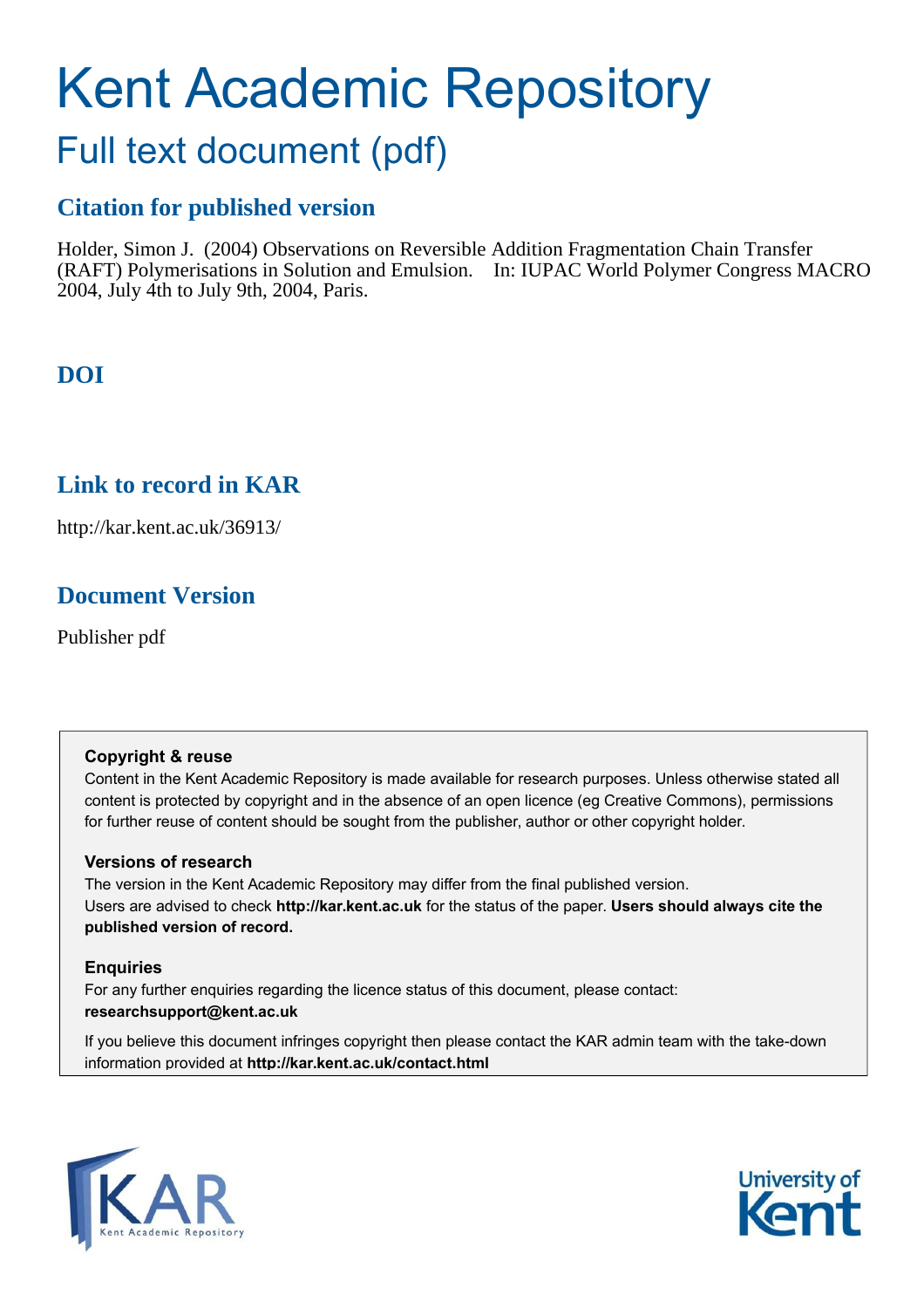#### **Observations on Reversible Addition Fragmentation Chain Transfer (RAFT) / Polymerisations in Solution and**

#### **Emulsion**

#### *Graham Street***,** *Dr D Illsley<sup>b</sup> , Dr S J Holder<sup>a</sup>*

Functional Materials Group, School of Physical Sciences, University of Kent<sup>a</sup>. Sun Chemical, St Mary Cray Research. Center, St Mary Cray<sup>b</sup>.

In recent years controlled radical polymerisation techniques have been developed whereby the termination reactions found in normal free radical polymerisation can be suppressed<sup>1</sup>. One such technique is reversible addition fragmentation chain transfer (RAFT) polymerisation. The mechanism of RAFT polymerisations involves a reversible addition-fragmentation sequence in which the transfer of the S=C(Z)S moiety (where Z represents a side group responsible for modifying the reactivity of the dithio carbonyl portion toward free radical addition) between active and dormant chains serves to maintain the living character of the polymerisation<sup>2</sup> (Scheme 1).

The success of the RAFT agent in providing living character is attributed to the rapid rate of exchange between dormant and living  $\text{chains}^3$ .

#### **Initiation**

$$
\mathsf{1}^\bullet \xrightarrow{\text{monomer}} \mathsf{Pn}^\bullet
$$

#### **Chain transfer**



**Reinitiation**

$$
R^{\bullet} \xrightarrow{\text{monomer}} P\hat{m}
$$

**Chain equilibration**



#### **Scheme 1:mechanism of RAFT polymerisation**

#### **Solution polymerisations**

The RAFT agent PPPDTA (figure 1) has been synthesised and used in the successful polymerisation of several monomers.



**Figure 1: RAFT agent 2-phenylprop-2-yl phenyl dithio acetate**

The kinetics of these polymerisations at various temperatures has been investigated, with 60°C being found to be the optimum (figure2).



**Figure 2: Kinetic data from PPPDTA mediated polymerisation of MMA at various temperatures**

NMR data from polymerisations at higher temperatures showed possible evidence of RAFT agent degradation leading to non first order kinetics at 90ºC. A short chain (Dp =20) PMMA sample with the teminal thiobenzyl group was heated in Xylene at  $90^{\circ}$ C in the presence of AIBN. The signal from the benzyl CH2 protons disappears showing possible degradation of the RAFT agent.



**Figure 3:1H NMR spectra showing the possible degradation of terminal thiobenzyl group**